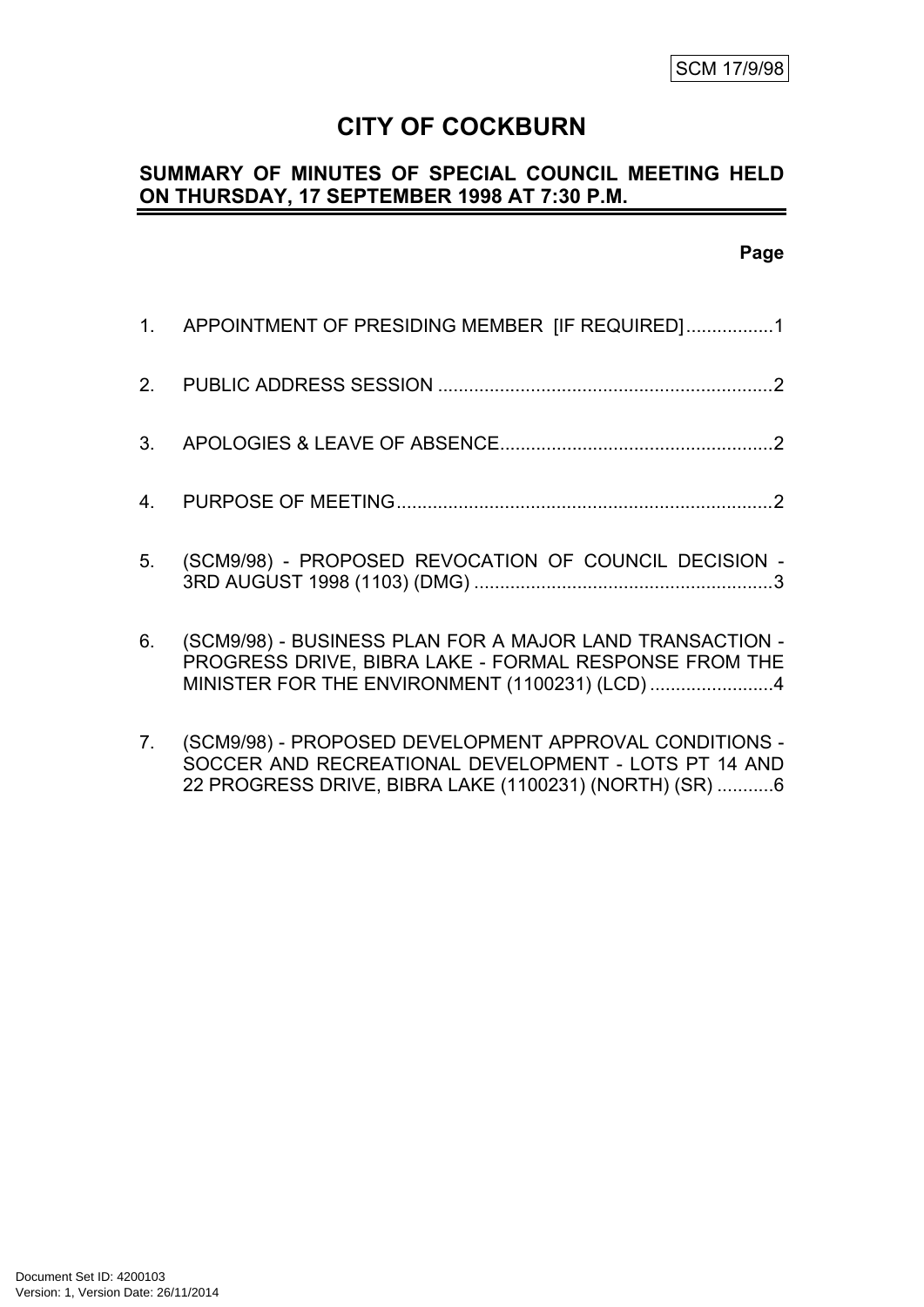Document Set ID: 4200103<br>Version: 1, Version Date: 26/11/2014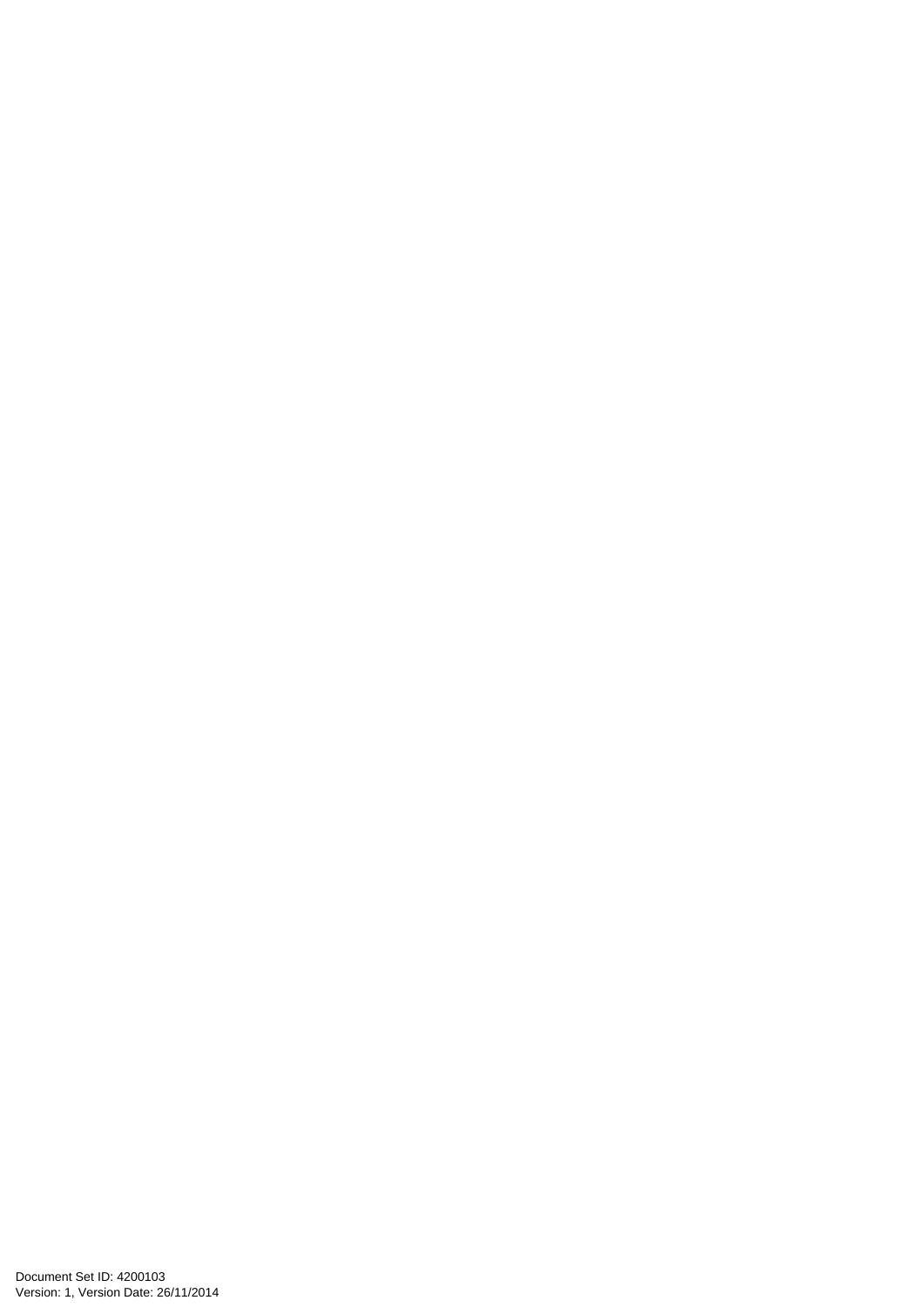# **CITY OF COCKBURN**

# **MINUTES OF SPECIAL COUNCIL MEETING HELD ON THURSDAY, 17 SEPTEMBER 1998 AT 7:30 P.M.**

#### **PRESENT:**

#### **COMMITTEE MEMBERS**

| Mayor      |
|------------|
| Councillor |
| Councillor |
| Councillor |
| Councillor |
| Councillor |
| Councillor |
| Councillor |
| Councillor |
| Councillor |
| Councillor |
| Councillor |
|            |

#### **IN ATTENDANCE**

|  | <b>Chief Executive Officer</b> | Director, Planning & Development<br>Administrative Support/Research Officer<br>Manager, Planning & Development<br>Secretary/PA, Finance & Corporate Services |
|--|--------------------------------|--------------------------------------------------------------------------------------------------------------------------------------------------------------|

The Presiding Member declared the meeting open at 7.30 pm.

# <span id="page-2-0"></span>**1. APPOINTMENT OF PRESIDING MEMBER [IF REQUIRED]**

Nil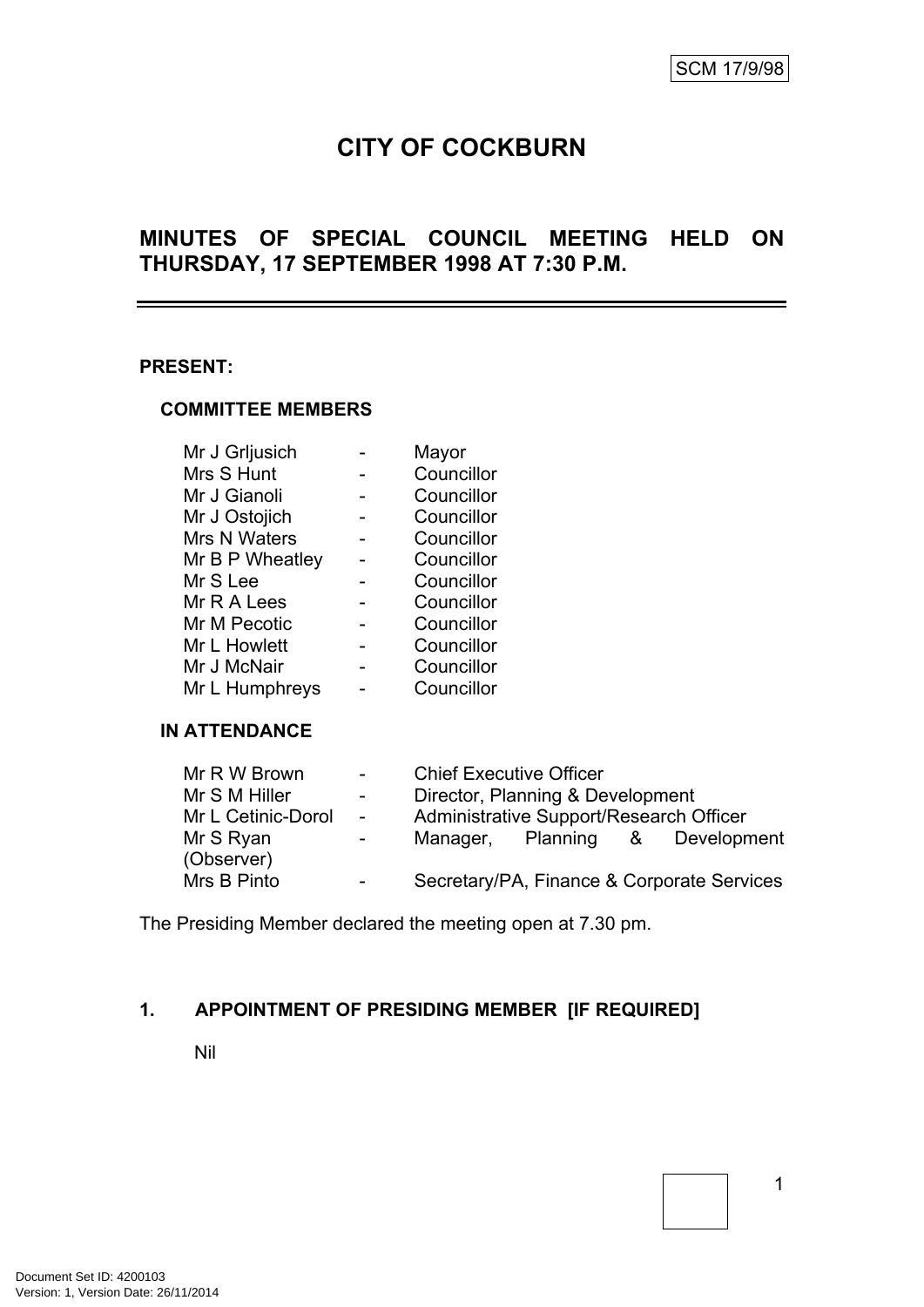# <span id="page-3-0"></span>**2. PUBLIC ADDRESS SESSION**

**Mr Colin Crook,** a ratepayer tabled a letter querying the following:

*Despite the confusion of who the proponents are now, and who the proponents will be after the subdivision of Lot 14, could it be stated in plain English what, if any, responsibilities the Western Australian Croatian Association will have to ensure the preservation of the so-called "conservation section" included in the new Lot 1.*

**Administrative Support/Research Officer** replied that Lot 1 is being formally segregated into a developed area with a conservation section, and that those building requirements will be contained in the development approvals.

# <span id="page-3-1"></span>**3. APOLOGIES & LEAVE OF ABSENCE**

Clr Elpitelli **-** Apology

# <span id="page-3-2"></span>**4. PURPOSE OF MEETING**

- $(1)$  To consider changing the Council decision of the 3 $rd$  August 1998, relative to the Business Plan for a Major Land Transaction - Progress Drive, Bibra Lake;
- (2) Subject to the outcome of the consideration of (1) above, to consider the response from the Minister for the Environment in answer to Council's request to install the W.A. Croatian Association (Inc.) as the proponent for proposed Lot 1 and proposed Lot 2; and
- (3) Subject to the outcome of the consideration of (1) and (2) above, to determine Development approval Conditions for the proposed development of Soccer and Recreational facilities on Lots 14 and 22 Progress Drive, Bibra Lake.

### **ADJOURNMENT OF MEETING**

MOVED Clr Ostojich SECONDED Clr Lee that the meeting be adjourned at this stage the time being 7.43 pm for 15 minutes.

**CARRIED**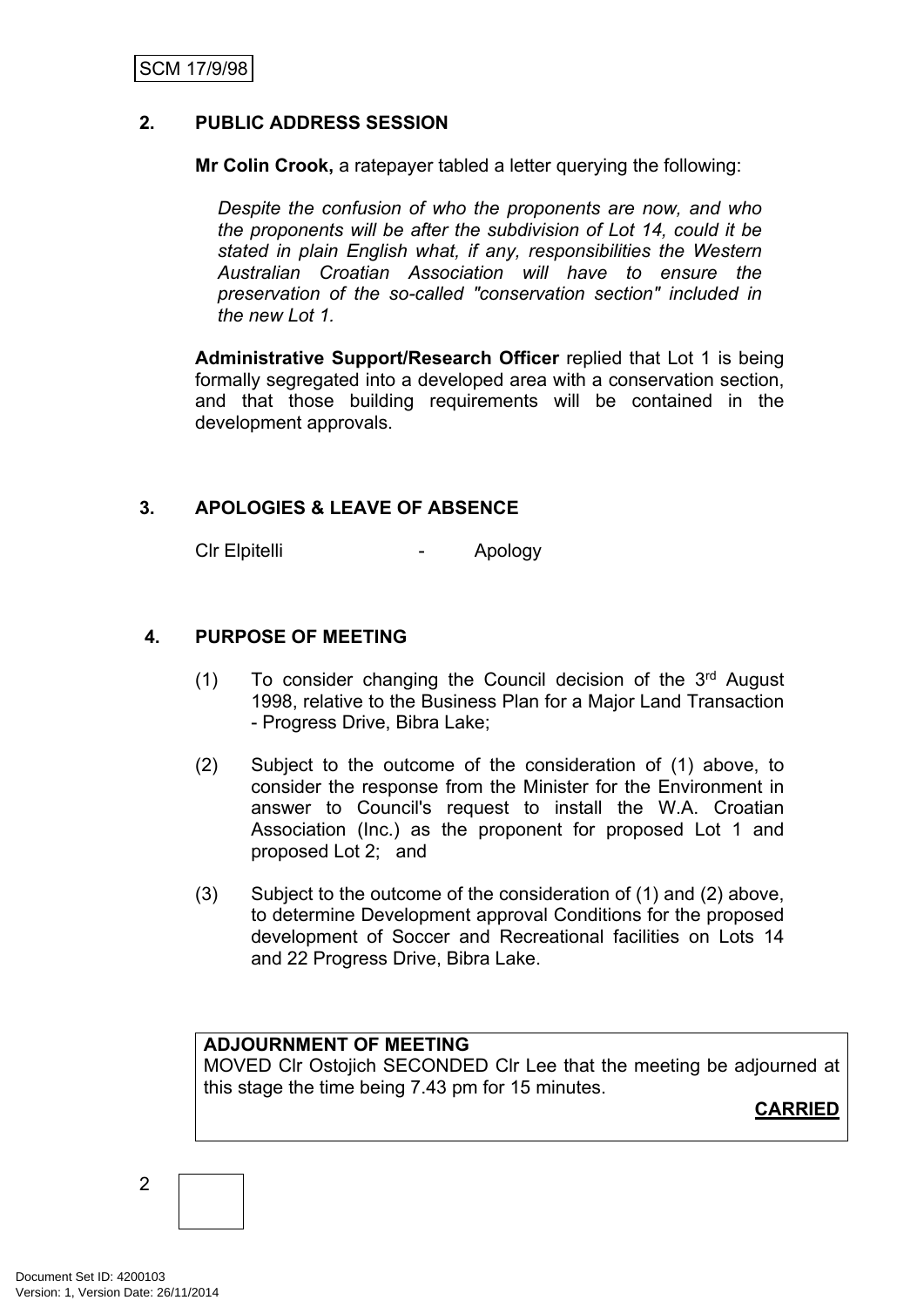# **RESUMPTION OF MEETING**

RESOLVED that the meeting resume at this stage the time being 7.58 pm. **CARRIED**

### **SUSPENSION OF STANDING ORDERS**

MOVED Clr Lee SECONDED Clr Ostojich that Standing Orders be suspended.

**MOTION LOST**

3

#### **DURING DISCUSSION OF THE FOLLOWING ITEM:**

#### **CLR HUMPHREYS LEFT THE MEETING THE TIME BEING 8.51 PM AND RETURNED AT 8.52 PM**

**CLR PECOTIC LEFT THE MEETING THE TIME BEING 8.51 PM AND RETURNED AT 8.54 PM.**

**CLR OSTOJICH LEFT THE MEETING THE TIME BEING 9 PM AND RETURNED AT 9.01 PM.**

# <span id="page-4-0"></span>**5. (SCM9/98) - PROPOSED REVOCATION OF COUNCIL DECISION - 3RD AUGUST 1998 (1103) (DMG)**

THIS ITEM REQUIRES EIGHT (8) COUNCILLORS TO INDICATE THEIR SUPPORT FOR THE REVOCATION

THE FOLLOWING NINE (9) COUNCILLORS INDICATED THEIR SUPPORT FOR THE REVOCATION OF THS MATTER COUNCILLORS WHEATLEY, McNAIR, GIANOLI, HUMPHREYS, HOWLETT, LEES, OSTOJICH, PECOTIC AND MAYOR GRLJUSICH

# **COUNCIL DECISION**

MOVED Mayor Grljusich SECONDED Clr Gianoli that Council, in accordance with Regulation 10 of the Local Government (Administration) Regulations 1996, revoke part 6 of the resolution of Council dated 3 August 1998 which reads:

"That all of the above being subject to the Minister for the Environment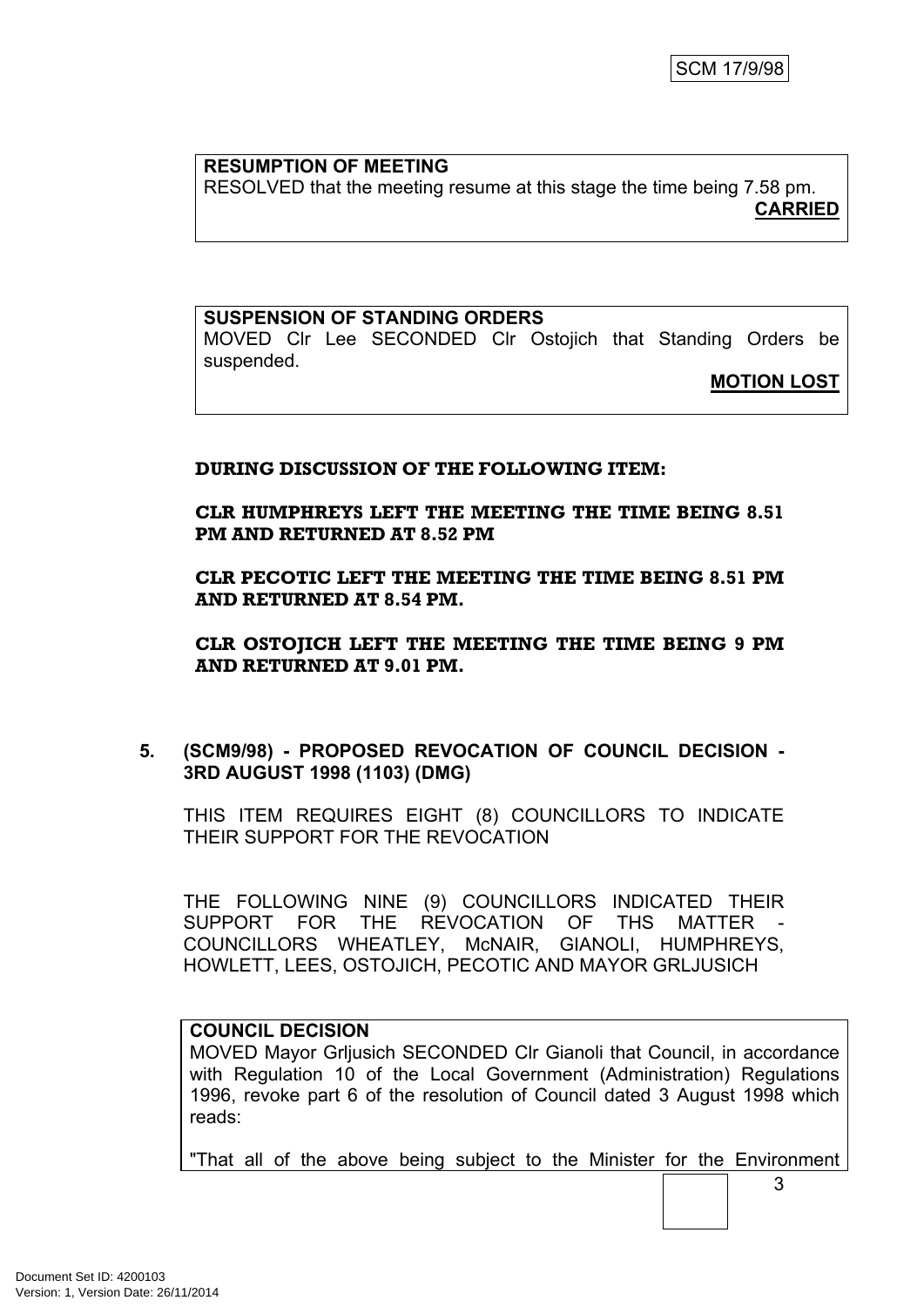agreeing to the proponent of the development being the WACA in regards to proposed Lot 1 and proposed Lot 2 and not the City of Cockburn."

MOVED Clr Humphreys SECONDED Clr Ostojich that the motion be put. **CARRIED**

# **MOTION PUT AND CARRIED BY ABSOLUTE MAJORITY OF COUNCIL**

### <span id="page-5-0"></span>**6. (SCM9/98) - BUSINESS PLAN FOR A MAJOR LAND TRANSACTION - PROGRESS DRIVE, BIBRA LAKE - FORMAL RESPONSE FROM THE MINISTER FOR THE ENVIRONMENT (1100231) (LCD)**

# **COUNCIL DECISION**

MOVED Clr Lee SECONDED Clr Ostojich that:

- (1) Council receive the letter from the Minister for the Environment dated 24 August 1998, in response to Council's request to install the WA Croatian Association (Inc.) as the proponent for proposed Lot 1 and proposed Lot 2;
- (2) Council receive the letter from the Department of Environmental Protection dated 15 September 1998, which further addresses the position in relation to joint proponentship for the development;
- (3) Council receive the letter from the WA Croatian Association (Inc.) dated 17 September 1998, that the Association agree to be jointly liable for the conditions and commitments relating to the Lot 21(previously Lot 1) and Lot 22 (previously Lot2), as stated in the Ministers letter;
- (4) Council agree that Council and the WA Croatian Association (Inc.) be jointly and severally liable for the conditions and commitments relating to the development of Stage 1 (which is depicted on the plan that forms part of this item business) at least until the project has substantially commenced;
- (5) As soon as regular results have been demonstrated in relation to the monitoring of the ground water, a formal application be made to the Minister for the Environment to install the WA Croatian Association (Inc.) as the proponent for proposed Lot 2 and such shall form part of the lease in respects to the beforementioned property; and
- (6) Once the drainage and revegetation commitments have been complied with to Council's satisfaction on Lot 1 a formal application be made to the Minister for the Environment to install the WA Croatian Association (Inc.) as the proponent of Lot 1.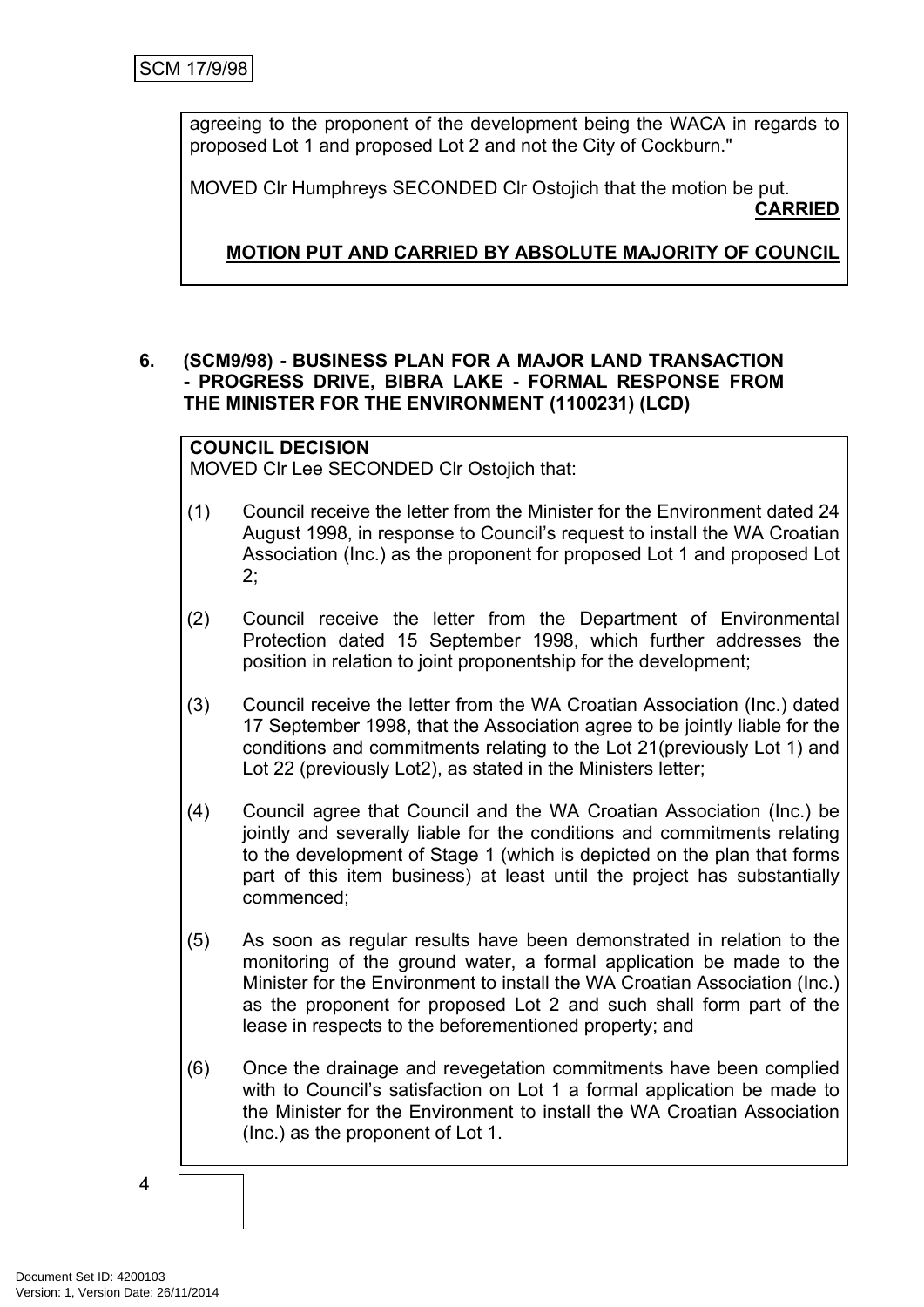(7) Council instruct its solicitors to prepare an agreement outlining the limited liability to Council. **MOTION WITHDRAWN WITH PERMISSION OF COUNCIL**

MOVED Clr Lee SECONDED Clr Ostojich that:

- (1) Council receive the letter from the Minister for the Environment dated 24 August 1998, in response to Council's request to install the WA Croatian Association (Inc.) as the proponent for proposed Lot 1 and proposed Lot 2;
- (2) Council receive the letter from the Department of Environmental Protection dated 15 September 1998, which further addresses the position in relation to joint proponentship for the development;
- (3) Council receive the letter from the WA Croatian Association (Inc.) dated 17 September 1998, that the Association agree to be jointly liable for the conditions and commitments relating to the Lot 21(previously Lot 1) and Lot 22 (previously Lot2), as stated in the Ministers letter;
- (4) Council agree that Council and the WA Croatian Association (Inc.) be jointly and severally liable for the conditions and commitments relating to the development of Stage 1 (which is depicted on the plan that forms part of this item business) at least until the project has substantially commenced;
- (5) As soon as regular results have been demonstrated in relation to the monitoring of the ground water, a formal application be made to the Minister for the Environment to install the WA Croatian Association (Inc.) as the proponent for proposed Lot 2 and such shall form part of the lease in respects to the beforementioned property; and
- (6) Once the drainage and revegetation commitments have been complied with to Council's satisfaction on Lot 1 a formal application be made to the Minister for the Environment to install the WA Croatian Association (Inc.) as the proponent of Lot 1.
- (7) Council instruct its solicitors to prepare an agreement, which will limit Council's liability for the compliance audit to a maximum of \$3,000 and that subject to the WA Croatian Association signing such an agreement, the dealing be proceeded with.

MOVED Clr Ostojich SECONDED Clr Gianoli that the motion be put.

**CARRIED**

# **MOTION PUT AND CARRIED BY ABSOLUTE MAJORITY OF COUNCIL**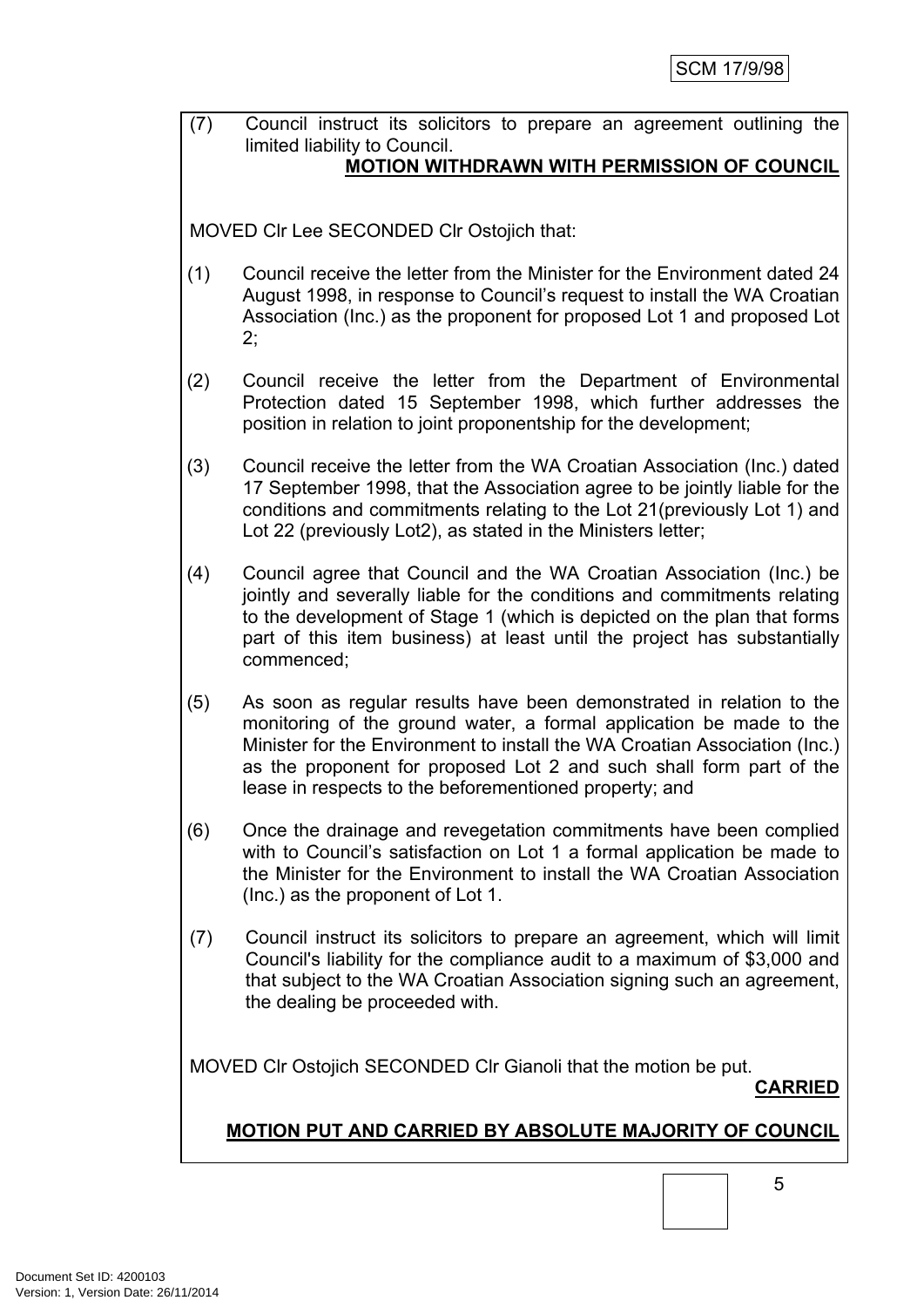# **CLR OSTOJICH WISHED THAT VOTES FOR AND AGAINST THE MOTION TO BE RECORDED**

**FOR**: CLRS HOWLETT, WHEATLEY, PECOTIC, GIANOLI, McNAIR, LEE, LEES, OSTOJICH AND MAYOR GRLJUSICH

### **AGAINST**: CLRS HUNT, WATERS AND HUMPHREYS

### **Explanation**

Subsequent to Agenda finalisation additional advice was received from the Department of Environmental Protection and the WA Croatian Association. In addition it was concluded that an absolute majority of Council was required. Therefore an alternative recommendation was circulated.

#### **DURING DISCUSSION OF THE FOLLOWING ITEM CLR LEE LEFT THE MEETING THE TIME BEING 10.15 PM AND RETURNED AT 10.18 PM**

## <span id="page-7-0"></span>**7. (SCM9/98) - PROPOSED DEVELOPMENT APPROVAL CONDITIONS - SOCCER AND RECREATIONAL DEVELOPMENT - LOTS PT 14 AND 22 PROGRESS DRIVE, BIBRA LAKE (1100231) (NORTH) (SR)**

# **COUNCIL DECISION**

MOVED Clr Gianoli SECONDED Clr McNair that:

- (1) Council recommend to the Western Australian Planning Commission that the following Development Approval conditions apply to the development of Lots 21, 22 and Part Lot 14 Progress Drive, Bibra Lake;
	- 1. If the development, the subject of this approval, is not substantially commenced within a period of 2 years from the date of approval, the approval shall lapse and be of no further effect. Where an approval has lapsed, no development shall be carried out without the further approval of the responsible authority having first been sought and obtained,
	- 2. Retaining wall(s) being constructed in accordance with a qualified Structural Engineer's design and a building licence being obtained prior to construction.,
	- 3. The lot is included in the Eighth Schedule "District Heritage Significant Place in the Council's District Zoning Scheme No. 2 and therefore the Moreton Bay Fig trees are required to be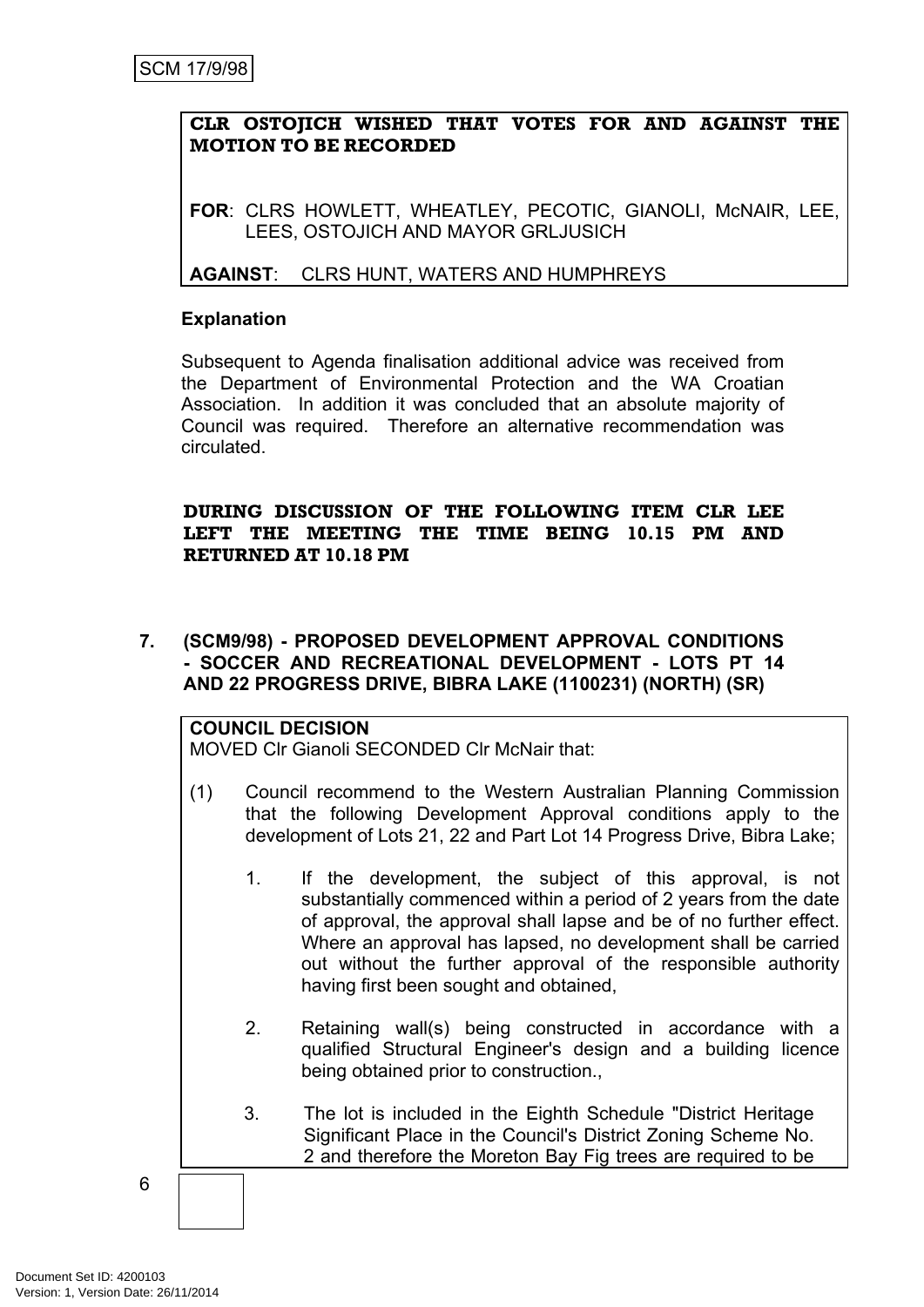protected and preserved.,

- 4. A plan or description of all signs for the proposed development (including signs painted on a building) shall be submitted to and approved by the Council as a separate application;
- 5. A landscape plan must be submitted to the Council and approved. For the purpose of these conditions a landscape plan shall be drawn to a scale of 1 : 100 and shall show the following:
	- (a) the location and type of existing and proposed trees and shrubs
	- (b) any lawns to be established
	- (c) any natural landscape areas to be retained; and
	- (d) those areas to be reticulated or irrigated.
- 6. No development or building work covered by this approval shall be commenced until the landscape plan has been submitted and approved, without the written consent of the Council;
- 7. The landscaping, in accordance with the approved detailed landscape plan, must be reticulated or irrigated and maintained to the satisfaction of Council;
- 8. All existing trees and vegetation within the area designated "Conservation Section" on the attached plan are to be preserved to the satisfaction of the Council.,
- 9. Satisfactory arrangements being made with the Council for the provision of an easement for sewerage and other services required by the development,
- 10. Earthworks over the site and batters must be stabilized to prevent sand blowing, and appropriate measures shall be implemented within the time and in the manner directed by the Council in the event that sand is blown from the site.,
- 11. Prior to applying for a Building Licence or commencement any site works a detailed contour plan showing existing contours and proposed contours shall be submitted. For the area of the site within ten [10] metres of Tappers Lake and the Moreton Bay fig trees the contours on the plan shall be depicted at a contour interval of at least 0.3 of a metre.,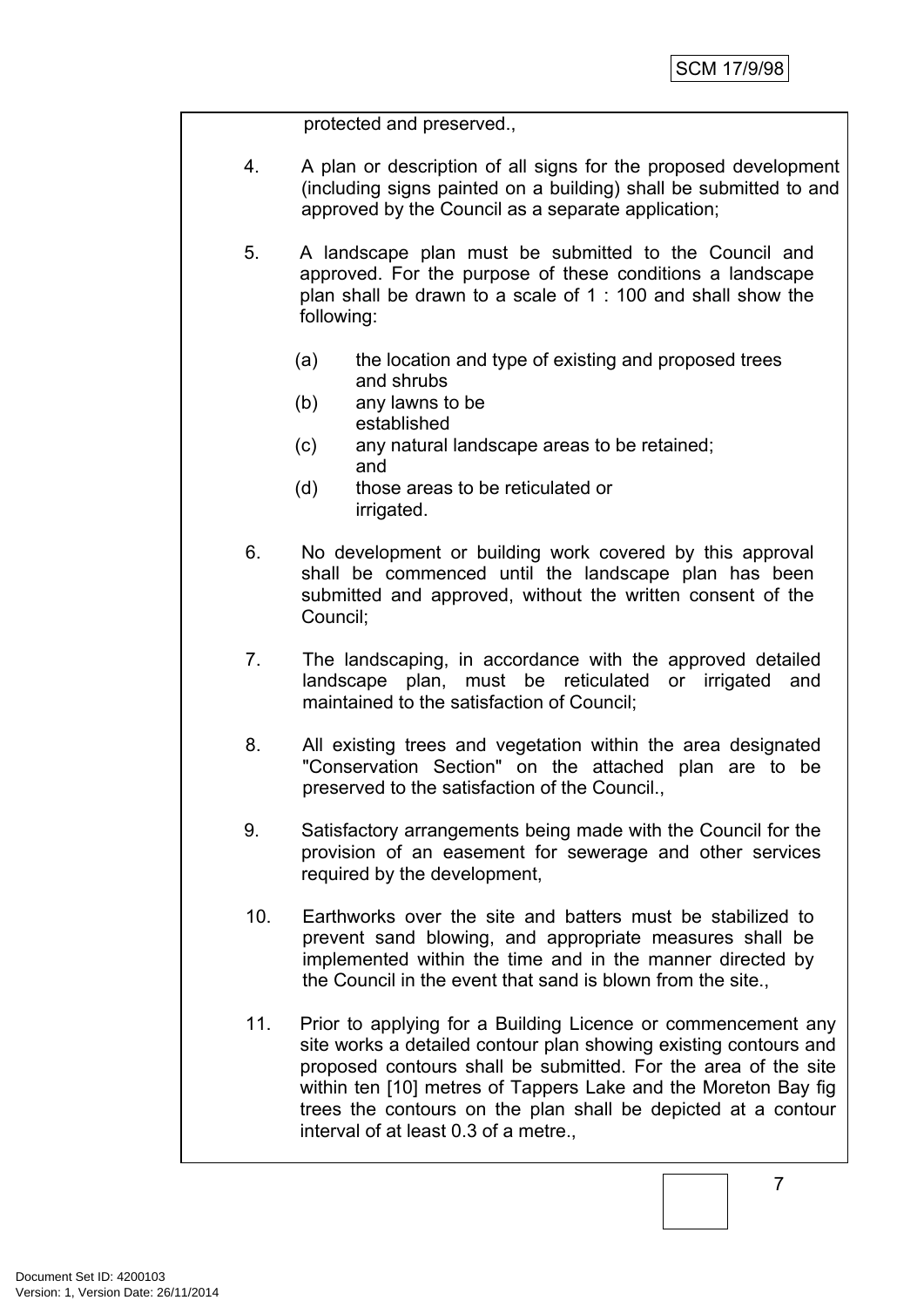| 12. | Prior to applying for a Building Licence or the commencement of<br>site works a detailed plan depicting the development of the<br>soccer pitch area, seating and associated structures shall be<br>submitted.,                                                                                                                                                                                                                                                                                                                                                 |
|-----|----------------------------------------------------------------------------------------------------------------------------------------------------------------------------------------------------------------------------------------------------------------------------------------------------------------------------------------------------------------------------------------------------------------------------------------------------------------------------------------------------------------------------------------------------------------|
| 13. | The development must be connected to the Water Corporation's<br>sewer;                                                                                                                                                                                                                                                                                                                                                                                                                                                                                         |
| 14. | All earthworks and or associated drainage details shall be in<br>accordance with plans and specifications submitted to and<br>approved by the Council;                                                                                                                                                                                                                                                                                                                                                                                                         |
| 15. | The vehicle parking area shall be sealed, drained and line<br>marked in accordance with the approved plans and<br>specifications,                                                                                                                                                                                                                                                                                                                                                                                                                              |
| 16. | A Building Licence must be issued before any work commences<br>on the site.                                                                                                                                                                                                                                                                                                                                                                                                                                                                                    |
| 17. | The applicant providing the Council with a plan showing the<br>exact location of any bores andlor wells on the site prior to<br>applying for a Building Licence;                                                                                                                                                                                                                                                                                                                                                                                               |
| 18. | A detailed plan of all food preparation and storage and refuse<br>areas must be submitted with an application for approval to<br>establish a food premises in conjunction with the Building<br>Licence application.,                                                                                                                                                                                                                                                                                                                                           |
| 19. | Submission of mechanical engineering design drawings and<br>specifications, together with certification by the design engineer<br>that satisfy the requirements of the Australian Standard 3666 of<br>1989 for Air Handling and Water Systems, is to be submitted in<br>conjunction with the Building Licence application.                                                                                                                                                                                                                                     |
| 20. | A minimum of four [4] disabled carbays designed in accordance<br>with Australian Standard 2890.1 - 1993 is to be provided in a<br>location convenient to, and connected via a continuos accessible<br>path/s to, the main entrance of the building/facility. Design and<br>signage of the bay/s and path/s is to be in accordance with<br>Australian Standard 1428.1 - 1993. Detailed plans<br>and<br>specifications illustrating the means of compliance with this<br>condition are to be submitted in conjunction with the Building<br>Licence application., |
| 21. | Until the Council has Issued a certificate of Classification under<br>Regulation 20 of the Building regulations 1989, there shall be no<br>approval to use the building for the purposes of the development<br>herein conditionally approved and the land shall not be used for<br>any purpose,                                                                                                                                                                                                                                                                |
|     |                                                                                                                                                                                                                                                                                                                                                                                                                                                                                                                                                                |